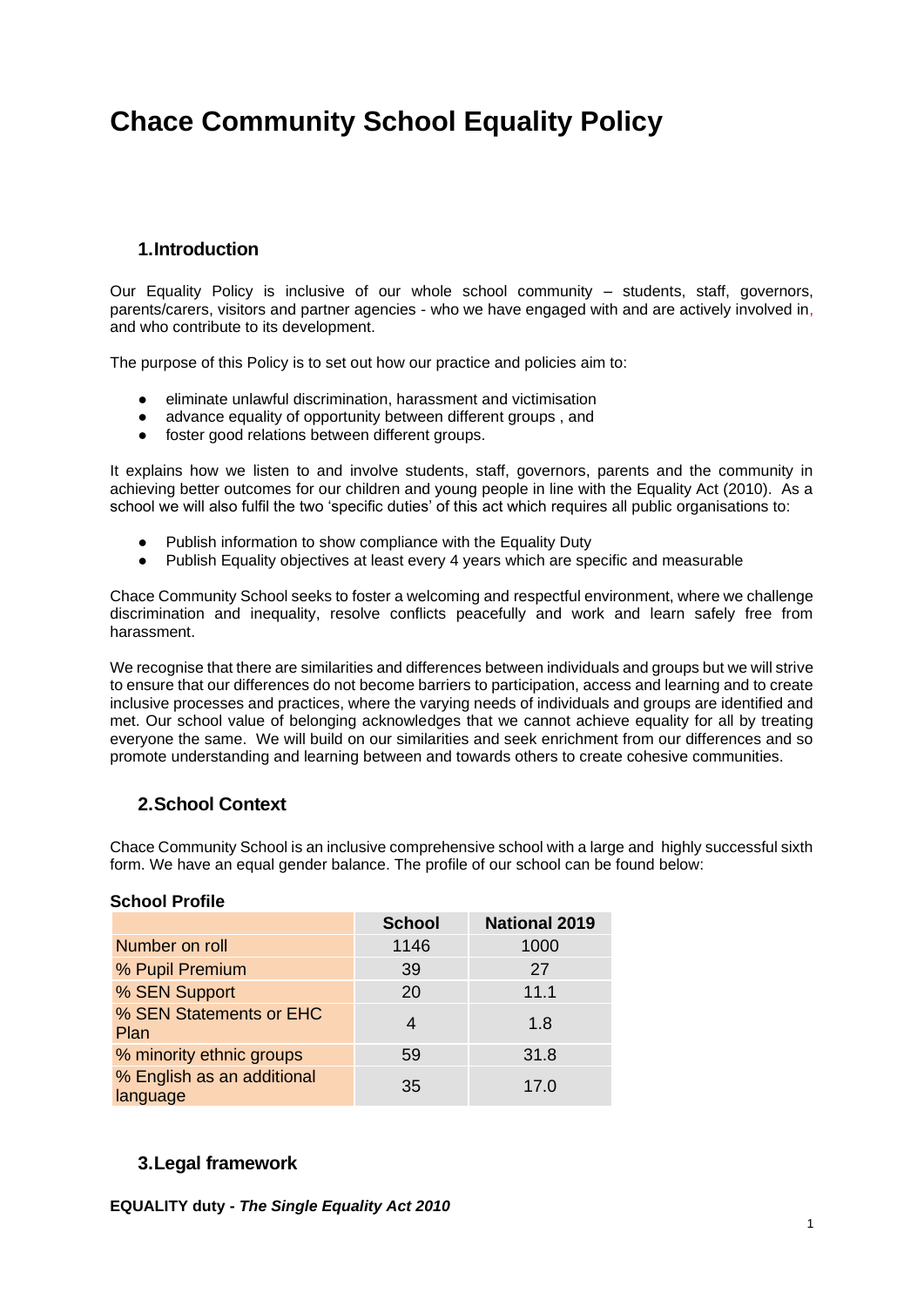The Equality Act (2010) set out a duty on public bodies and others carrying out public functions. The aim of the Equality Duty is to embed equality considerations into the day to day work of public authorities, so that they tackle discrimination and inequality and contribute to making society fairer.

The Equality Duty consists of a general duty, with three main aims (set out in section 149 of the Equality Act 2010); and specific duties (set out in secondary legislation to accompany the Equality Act 2010).The specific duties are designed to help public bodies meet the general duty.

The **general duty** has three aims; it requires public bodies to have due regard to the need to:

- Eliminate Discrimination, Harassment, Victimisation and any other conduct prohibited under the Act.
- Advance Equality of Opportunity between persons who share a relevant protected characteristic and those who do not.
- Foster good relations between people who share a relevant protected characteristic and persons who do not share it.

In order to help schools in England meet the general equality duty, there are two **specific duties** that they are required to carry out. These are to:

- publish information to demonstrate how they are complying with the equality duty
- prepare and publish one or more specific and measurable equality objectives

The duty to publish equality objectives involves:

- developing and publicly setting out their equality objectives
- setting out the steps they will take to achieve these objectives
- implementing these steps unless it would be unreasonable and impractical to do so
- reviewing and updating, as necessary, the objectives every four years

## **4.Principles**

Chace Community School is committed to ensuring equality of opportunity for **all** those who participate in school life. Everyone should be helped to develop a sense of personal and cultural identity, confident and open minded, receptive and respectful towards other identities. The school actively pursues its policies in relation to equalities by:

- by promoting British Values
- ensuring that everyone within the school community is treated with equal regard and mutual respect
- challenging all forms of discrimination linked to their proteted characteristics. For example, discrimination based upon the following:
	- age
	- gender reassignment
	- being married or in a civil partnership
	- Being pregnant or on maternity leave
	- disability
	- race including colour, nationality, ethnic or national origin
	- religion or belief
	- $O$  sex
	- sexual orientation
- studying and celebrating cultural and linguistic diversity e.g through European Languages day
- treating claims of discriminatory behaviour seriously, investigating and addressing in a timely manner and recording the issue and response
- reviewing all aspects of the curriculum and teaching and learning to ensure an equalities perspective. This includes decolonising the curriculum so all students' experiences are valued and celebrated.
- ensuring that attainment, progress and behaviour-related data is analysed with regard to **Equality**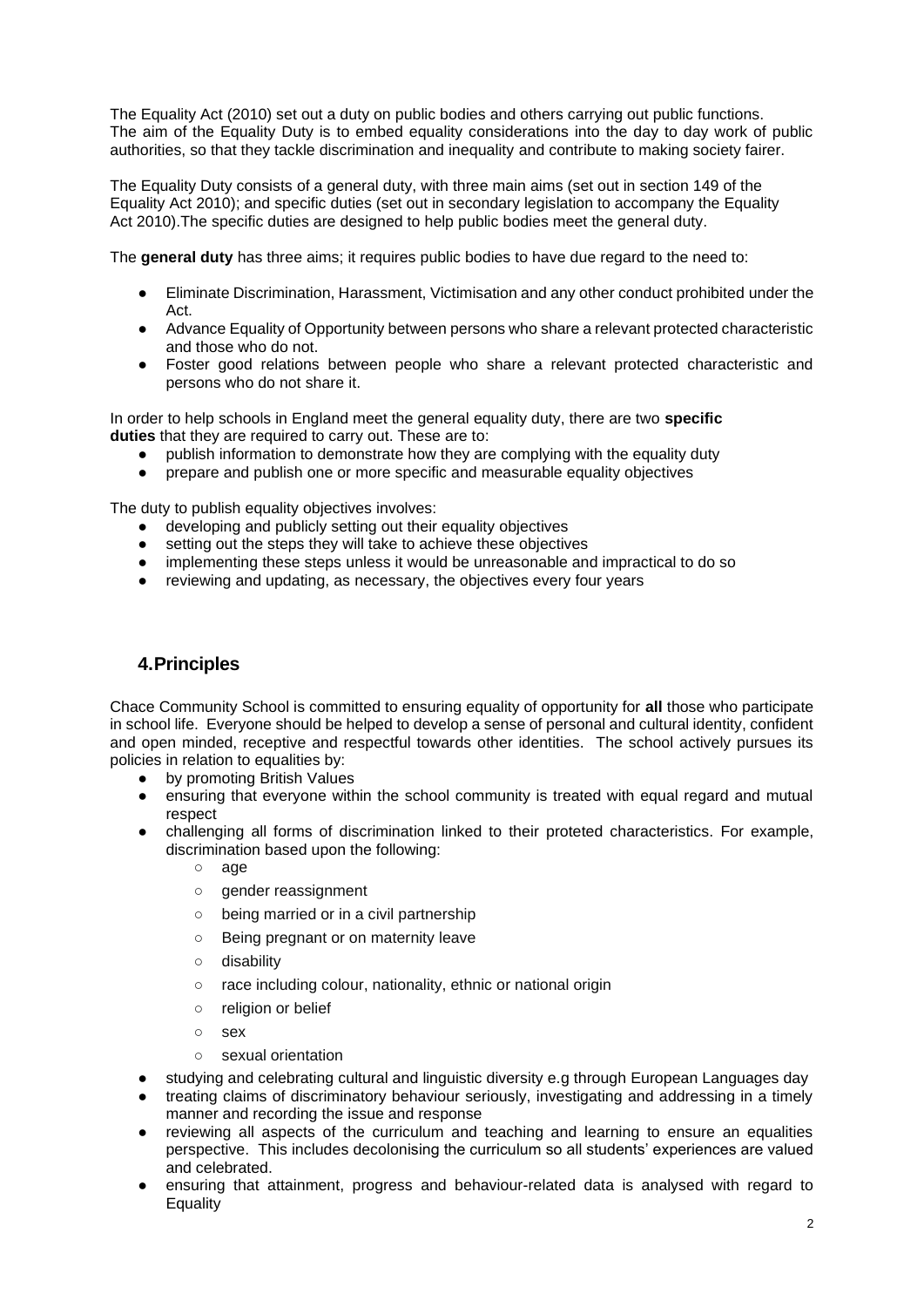● incorporating an equalities dimension in all training and development

#### **Principles into Practice**

- The school's values and curriculum principles underpin promoting equalities and are understood by all.
- Students are encouraged to discuss concerns with staff and listening is seen as important, as is effective communication with parents/carers
- Incidents of a discriminatory nature and bullying are not tolerated and are dealt with. They are closely monitored and systematically challenged in accordance with our Positive Behaviour policy
- School facilities are used extensively by the wider community
- Displays and artefacts reflect the cultures, traditions and achievements of the students, the school and the wider community
- The school values student participation and seeks to foster this through student contribution to the decision-making process via the Student Council and the student Equality Group
- Provision of Life Skills, (Personal and Social Education (PSHE), and Citizenship) is designed to promote students' awareness of equal opportunities issues and British Values
- All students have equal access to all resources in lessons and through extended learning

| <b>Governing Body</b>                            | Ensuring this policy and the equality policy is followed<br>and regularly reviewed<br>Provide leadership and ensure the accountability of the<br>$\bullet$<br>Headteacher and senior staff for the communication and<br>implementation of school policies.                                                                                                                                                                                                                                                                                                                                                                     |
|--------------------------------------------------|--------------------------------------------------------------------------------------------------------------------------------------------------------------------------------------------------------------------------------------------------------------------------------------------------------------------------------------------------------------------------------------------------------------------------------------------------------------------------------------------------------------------------------------------------------------------------------------------------------------------------------|
| <b>Headteacher and School</b><br>Leadership Team | The Headteacher retains overall responsibility for ensuring<br>that the action plan is delivered effectively.<br>Report equality incidents to the Governing Body termly.<br>$\bullet$<br>Publishing the equality policy and objectives.<br>$\bullet$<br>Ensure equality and diversity is evident in the curriculum.<br>$\bullet$<br>Ensure equality and diversity is reflected in the school<br>$\bullet$<br>assembly themes.<br>Ensure that managers and staff are trained as necessary to<br>$\bullet$<br>carry out the policies.<br>Ensure a consistent response to incidents, e.g. bullying cases<br>and racist incidents. |
| <b>Middle Leaders</b>                            | Implement the school's equality scheme, holding staff<br>$\bullet$<br>accountable for their behaviour and providing support and<br>quidance as necessary.<br>Behave in accordance with the school's policies, leading by<br>example.<br>Respond appropriately to the behaviour of students and staff,<br>as a whole, and individuals (praising/challenging<br>as<br>necessary).                                                                                                                                                                                                                                                |
| All staff                                        | Maintain awareness of the school's current equality policy<br>$\bullet$<br>and procedures<br>Behave with respect and fairness to all colleagues and<br>$\bullet$<br>students, carrying out the letter and spirit of the school's<br>equality scheme<br>Provide a consistent response to incidents, e.g. bullying<br>cases and racist incidents.                                                                                                                                                                                                                                                                                |

#### **5.Roles and Responsibilities**